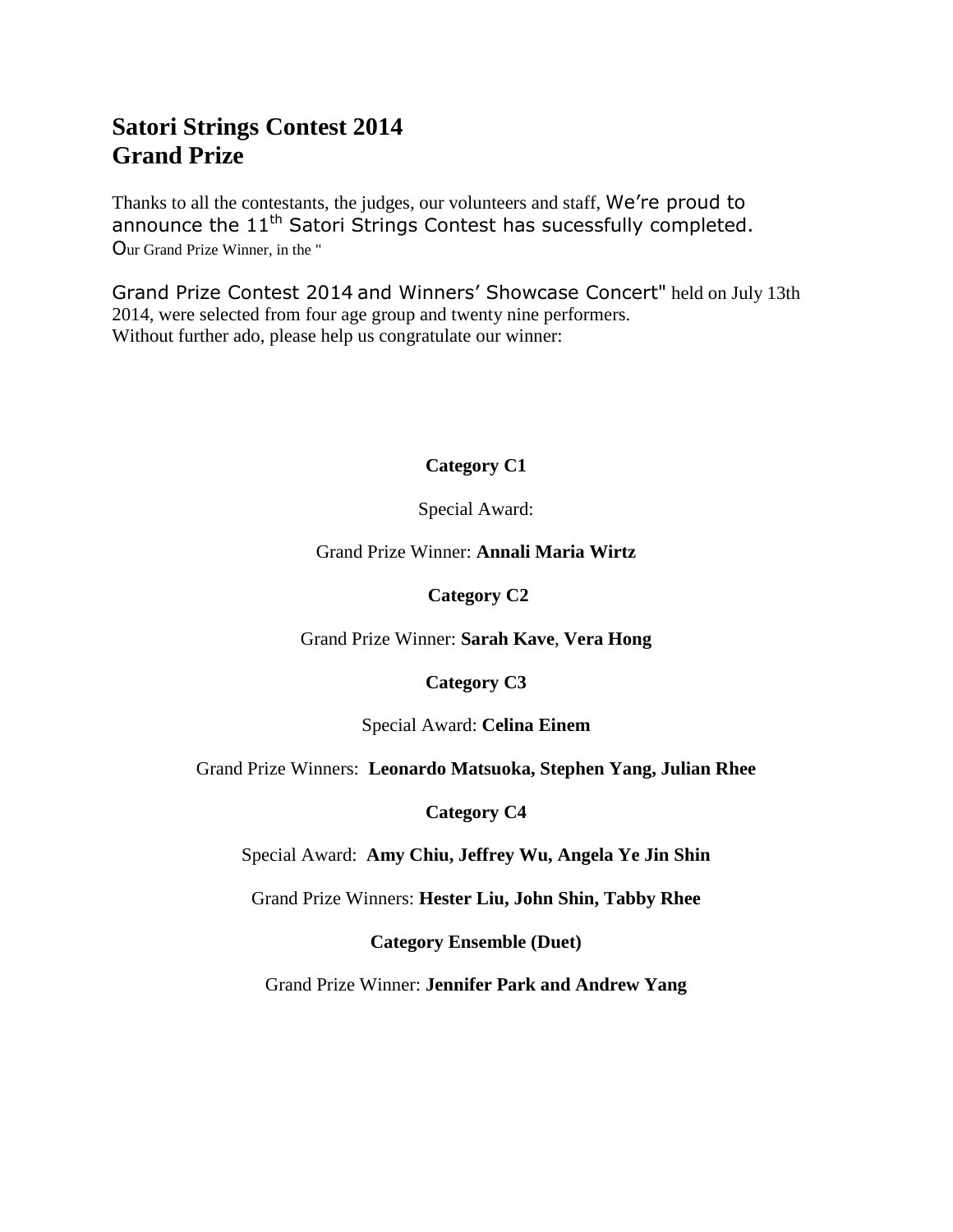## Satori Strings Contest 2014 Prodigy Categories

| <b>1st Place Winner</b> |                         |  |
|-------------------------|-------------------------|--|
| Category                | <b>Winner's Name</b>    |  |
| VC/P15                  | <b>Stephen Yang</b>     |  |
| VC/PB15                 | Joanne Seung            |  |
| VC/PC15                 | William L. Castro       |  |
| VN/P14                  | Celina Einem            |  |
| VN/P15                  | Jeffrey Wu              |  |
| <b>VN/P19</b>           | <b>Tabby Rhee</b>       |  |
| VN/P9                   | Yueran Liu              |  |
| VN/PC15                 | Julian Rhee             |  |
| VN/PC16                 | Amy Chiu                |  |
| VN/PC19                 | <b>Tabby Rhee</b>       |  |
| VNPB3                   | Julian Rhee             |  |
|                         | <b>2nd Place Winner</b> |  |
| VA/P15                  | <b>Christopher Yang</b> |  |
| VC/P15                  | Caroline Chang          |  |
| VC/PC19                 | Ganyu Xu                |  |
| VN/P19                  | Jasmine Lin             |  |
| VN/P9                   | Annali Maria Wirtz      |  |
| VN/PB4                  | <b>Tabby Rhee</b>       |  |
| VN/PC15                 | Angela Che              |  |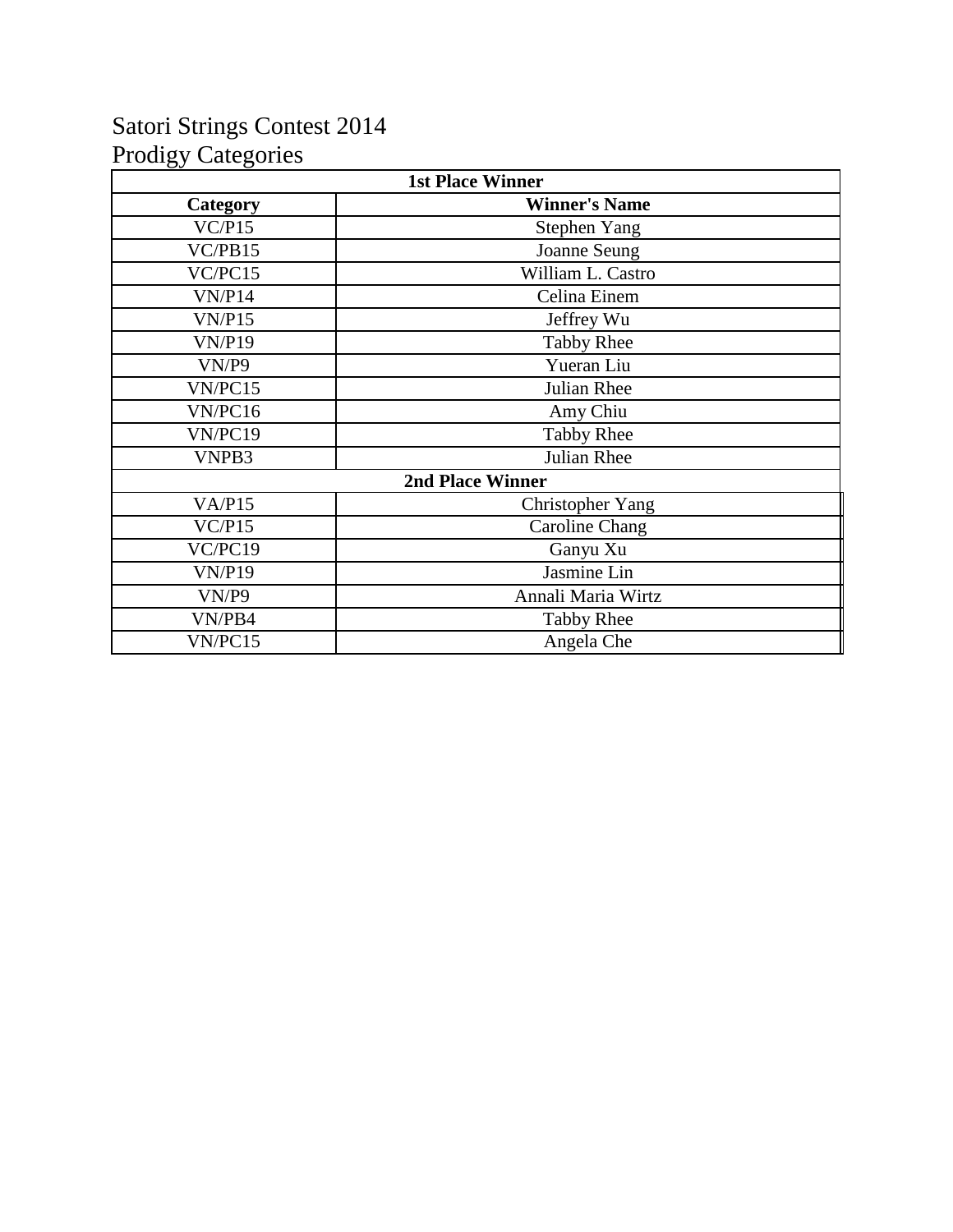## **Satori Strings Contest Open Category**

| <b>1st Place Winner</b>    |                                        |
|----------------------------|----------------------------------------|
| Category                   | <b>Winner's Name</b>                   |
| PT/O13                     | Alex PhamTuong, Audrey Lin, Nathan Lin |
| SD/O16                     | Jennifer Park, Andrew Yang             |
| VA/A13                     | Hannah Zhang                           |
| VA/B15                     | Hannah Zhang                           |
| <b>VA/O12</b>              | Emily Uh                               |
| <b>VA/O15</b>              | Jonathan Chen                          |
| <b>VA/O15</b>              | <b>Eugene Rhee</b>                     |
| <b>VA/O19</b>              | Soobin Park                            |
| VC/Al9                     | Eugene Lee                             |
| VC/B12                     | Lauren Huang                           |
| VC/B15                     | David Lee Hannah Yin                   |
| VC/O12                     | Sarah Kave                             |
| VC/O13                     | Ann Yeung                              |
| VC/O15                     | Hannah Yin                             |
| $\sqrt{\frac{C}{O15}}$     | Yubin Park                             |
| VC/O16                     | Jonathan Son                           |
| VC/019                     | <b>Hester Liu</b>                      |
| VC/O19                     | Angela Shin                            |
| VC/O19                     | John Shin                              |
| VC/O7                      | Eric Choi                              |
| VN/A9                      | <b>Shannon Cheng</b>                   |
| VN/B11                     | Vera Hong                              |
| VN/B15                     | Maria Lee                              |
| VN/B15                     | <b>Timothy Wong</b>                    |
| VN/B19                     | Luis Villalobos                        |
| VN/O10                     | Isabella Yuan                          |
| <b>VN/O11</b>              | Vera Hong                              |
| <b>VN/O12</b>              | Elaine Yu                              |
| $\overline{\text{VN}}$ 013 | Leonardo Matsuoka                      |
| VN/O13                     | Katie Chen                             |
| VN/O14a                    | Jamie Chang                            |
| VN/O14a                    | Jeffrey Zhang                          |
| VN/O14b                    | Kelly Huang                            |
| VN/O15a                    | Justin Liu                             |
| VN/O15b                    | Jennifer Park                          |
| <b>VN/O16</b>              | <b>Tridib Biswas</b>                   |
| <b>VN/O17</b>              | Jasmine Lin                            |
| <b>VN/O8</b>               | Marena Miki                            |
| VN/OB9                     | Annali Maria Wirtz                     |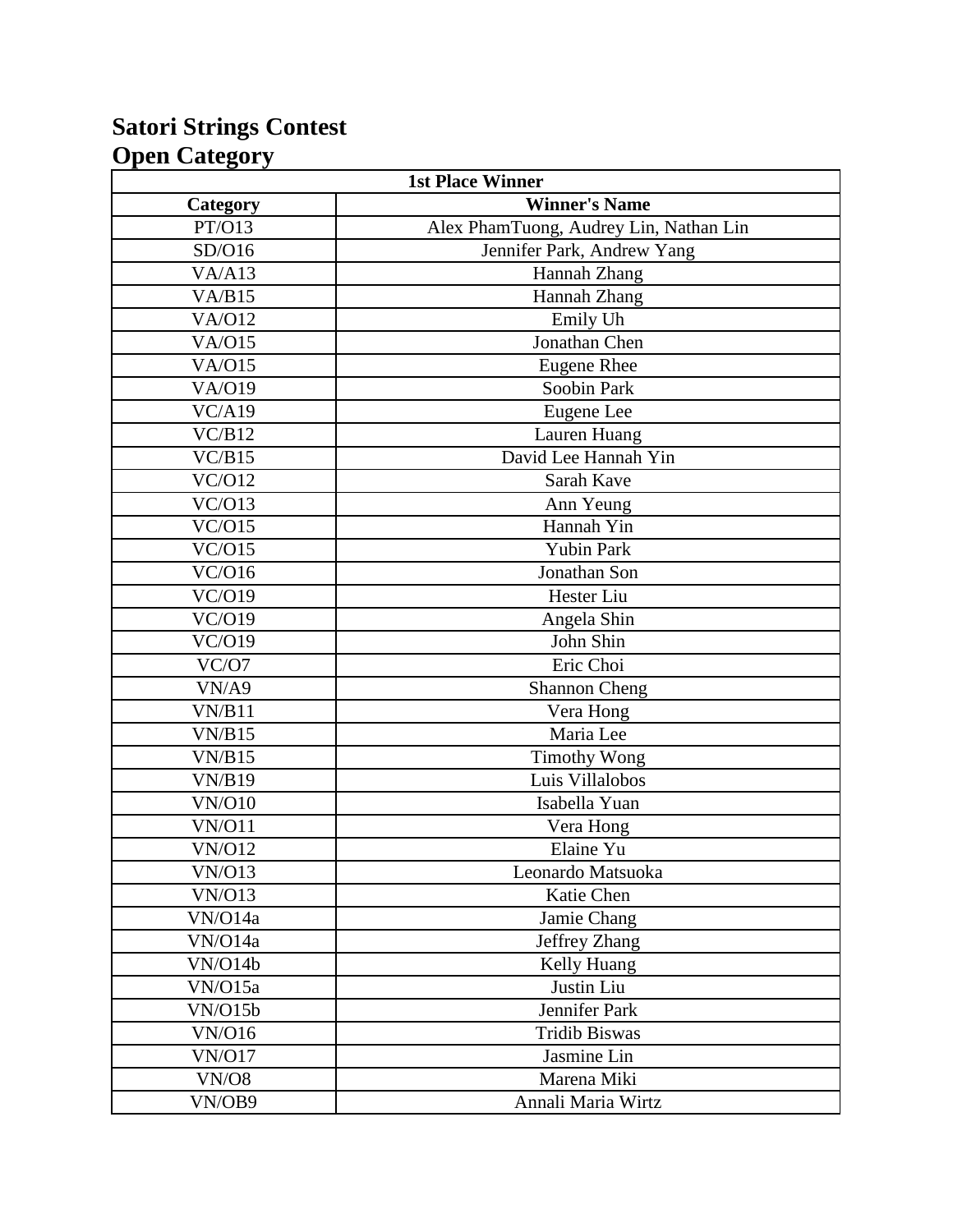| VN/OC9        | Annali Maria Wirtz                              |  |
|---------------|-------------------------------------------------|--|
| VN/OD13       | Bryan Sy, Corey Sy                              |  |
|               | 2nd Place Winner                                |  |
| SQ/O16        | Lauren Huang, Hannah Yin, David Lee, Eugene Lee |  |
| VA/O15        | Teresa Suh                                      |  |
| <b>VA/O15</b> | Mina Rhee                                       |  |
| VA/019        | <b>Andrew Yang</b>                              |  |
| VC/B12        | Alex PhamTuong                                  |  |
| VC/B15        | <b>Alexander Kang</b>                           |  |
| VC/O12        | Lauren Huang                                    |  |
| VC/O13        | <b>Tracy Huang</b>                              |  |
| VC/O14        | <b>Jason Tong</b>                               |  |
| VC/08         | Marvin Chen                                     |  |
| VN/B13        | Francesca Yao                                   |  |
| VN/B17        | Katie Kim                                       |  |
| VN/B9         | Rey Kao                                         |  |
| <b>VN/O10</b> | Ethan Sim                                       |  |
| <b>VN/O11</b> | Emily Jin                                       |  |
| <b>VN/O12</b> | Alex Kim                                        |  |
| <b>VN/O13</b> | Julia Yuan                                      |  |
| VN/O14a       | Maria Lee                                       |  |
| VN/O14b       | Catherine Li                                    |  |
| VN/O15a       | Erica Shin                                      |  |
| VN/O15b       | <b>Jason Kang</b>                               |  |
| <b>VN/O16</b> | Samantha Vuong                                  |  |
| <b>VN/O17</b> | Katie Kim                                       |  |
| <b>VN/O8</b>  | Logan Kim                                       |  |
| <b>VN/O8</b>  | Rey Kao                                         |  |
| <b>VN/O9</b>  | Corey Sy                                        |  |
|               | 3rd Place Winner                                |  |
| SD/O16        | Jason Tong, Edward Chang                        |  |
| <b>VA/O15</b> | Christopher Yang                                |  |
| VA/O19        | ZhiMin Zhao                                     |  |
| VC/O12        | Claire Kim                                      |  |
| <b>VN/O11</b> | Bryan Sy                                        |  |
| <b>VN/O12</b> | Francesca Yao                                   |  |
| <b>VN/O13</b> | <b>Albert Yeung</b>                             |  |
| VN/O14a       | Joyce Shin                                      |  |
| VN/O15b       | Junell Lo                                       |  |
| <b>VN/O17</b> | <b>Elizabeth Park</b>                           |  |
| <b>VN/O8</b>  | Amy Zheng                                       |  |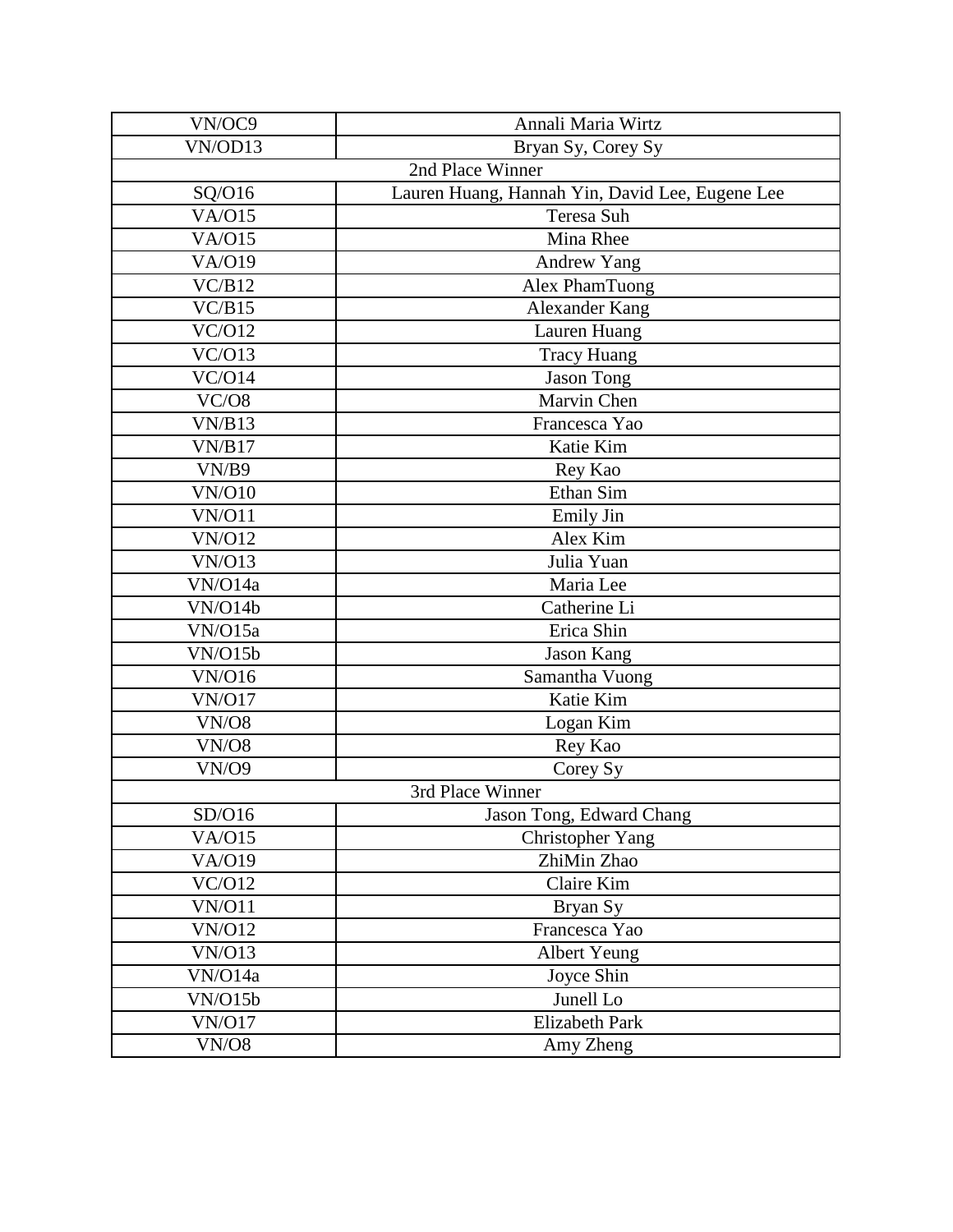# Satori Strings Contest 2014 All Qualified Category

| <b>1st Place Winner</b> |                                                     |
|-------------------------|-----------------------------------------------------|
| Category                | <b>Winner's Name</b>                                |
| MS/Q16                  | Seungyeon Han, Emily Kim, Amenda Lee, Ashley Kwon   |
| PT/Q19                  | Katie Oh, Karen Kim, Dong Joo Lee, Nina Ham         |
| SD/Q13                  | Ardy Son, William Hahm                              |
| SD/Q16                  | Elaine Young, Veronica Cheng                        |
| SQ/Q10                  | <b>Evelyn Quartet</b>                               |
| ST/E8                   | Madeline Son, Angela Hernandez, Nathaniel Hernandez |
| ST/Q16                  | Emily Kim, Ashley Kwon, Yerim Seo,                  |
| VA/J15                  | Yerim Seo                                           |
| VA/JB15                 | Yerim Seo                                           |
| VA/Q12                  | Caleb Cheung                                        |
| VA/Q15                  | Karen Li                                            |
| <b>VA/Q19</b>           | Youra Bae                                           |
| VC/E12                  | Genevieve Ngo                                       |
| VC/E15                  | Angela Kang                                         |
| VC/E19                  | Joon Hyun Sung                                      |
| VC/EA13                 | Zechariah Cheng                                     |
| VC/G1                   | <b>Kenneth Park</b>                                 |
| VC/J12                  | <b>Edmund Wong</b>                                  |
| VC/J15                  | Aaron Ma                                            |
| VC/J15                  | Daniel Lee                                          |
| VC/J17                  | <b>Esther Choi</b>                                  |
| VC/J9                   | Celine Ma                                           |
| VC/J9                   | $\overline{G}$ ina Joo                              |
| VC/JB13                 | Kevin Chen                                          |
| VC/Q11                  | Christina Wu                                        |
| VC/Q12                  | <b>Edward Chang</b>                                 |
| VC/Q13                  | Kevin Chen                                          |
| $\overline{VC}/Q14$     | Hovik Oganezov                                      |
| VC/Q15                  | Sungmin Lee                                         |
| VC/Q15                  | Daniel Oh                                           |
| VC/Q8                   | Amelia Santos                                       |
| VC/Q9                   | Casey Cho                                           |
| VC/QB13                 | Kevin Chen                                          |
| VC/QB15                 | Kevin Choi                                          |
| VN/E10                  | Elise Kwon                                          |
| <b>VN/E12</b>           | Sophia Wang                                         |
| <b>VN/E13</b>           | Joseph Koo                                          |
| <b>VN/E15</b>           | Christina Lee                                       |
| VN/E7                   | Madeline Son                                        |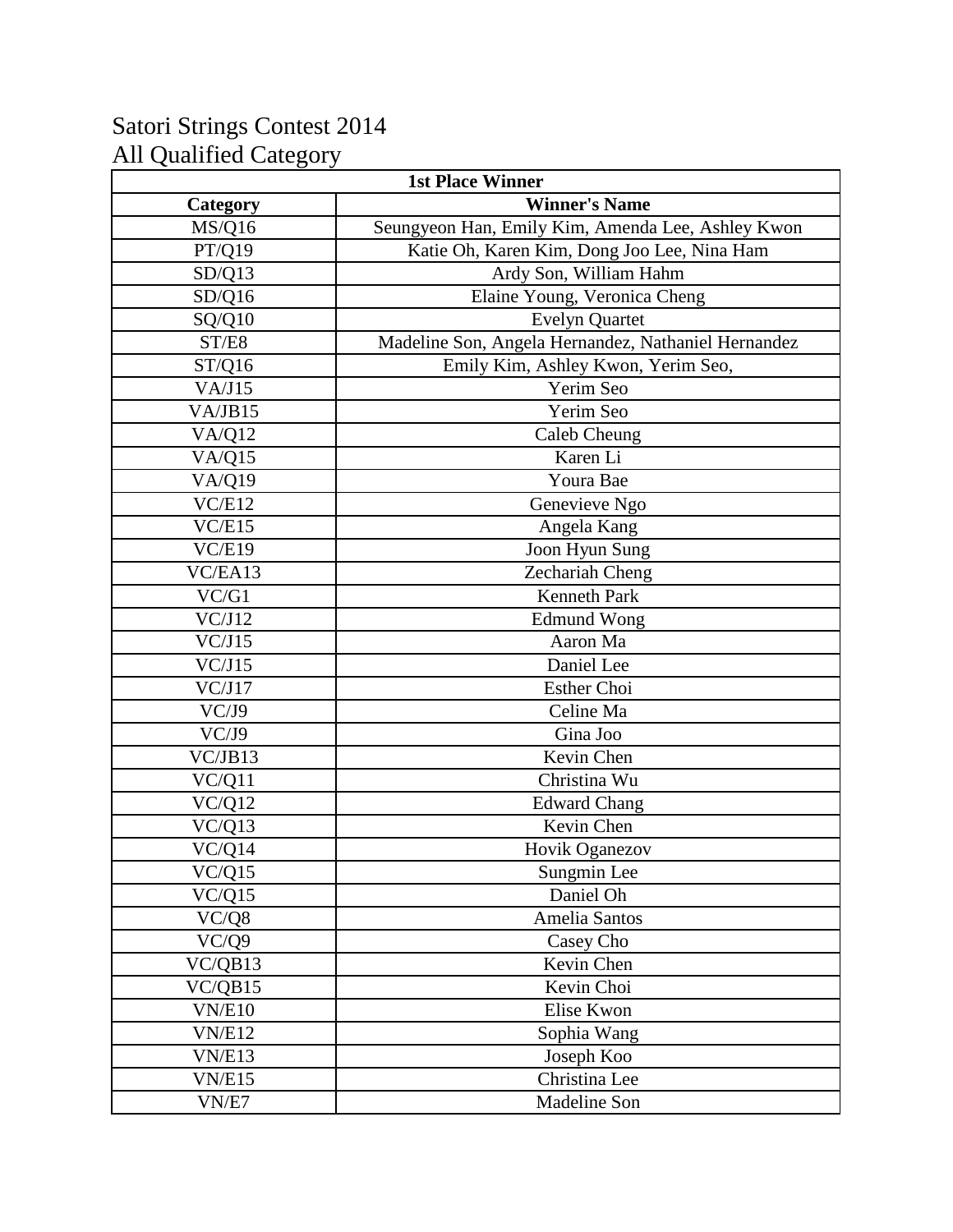| VN/E7a             | Lucas Nguyen                            |
|--------------------|-----------------------------------------|
| VN/E7b             | Andrea Zheng                            |
| $\overline{V}N/E8$ | Ruei Chi Tai                            |
| VN/EB15            | Kirsten Lau                             |
| VN/EB7             | <b>Madeline Son</b>                     |
| VN/ED8             | Angela Hernandez, Nathaniel Hernandez   |
| VN/J10             | Hannah Sung                             |
| VN/J10a            | Charis Cheung                           |
| VN/J10b            | Alice Wang                              |
| VN/J11             | Sarah Sturdevant                        |
| VN/J11a            | Angela Huang                            |
| VN/J11a            | Jolene Huey                             |
| VN/J11b            | Zarah Huo                               |
| VN/J12             | David Zhu                               |
| VN/J12             | Kristen Sung                            |
| VN/J13             | Sophia Jin                              |
| VN/J13             | <b>Robert Sturdevant</b>                |
| VN/J14b            | Kristine Lee                            |
| VN/J15             | Ashley Lin                              |
| VN/J16             | Sarah Yang                              |
| VN/J17             | Samuel Choi                             |
| VN/J7              | Kika Morioka                            |
| VN/J7              | Jaden Kim                               |
| VN/J8              | Lillian Feng                            |
| VN/J8              | Erica Wang                              |
| VN/J8              | Angela Hernandez                        |
| VN/J9              | Grace Jin                               |
| VN/JB11            | Hannah Sung                             |
| VN/JB11            | Sarah Sturdevant                        |
| VN/JB13            | Michael D. Kim                          |
| VN/JB7             | Isabelle Chang                          |
| VN/JB9             | Angela Hernandez                        |
| VN/JD13            | Sarah Sturdevant, Robert Sturdevant     |
| VN/OS10            | Annali Maria Wirtz, Arianna Maria Wirtz |
| <b>VN/Q10</b>      | Jasmine Li                              |
| VN/Q12a            | Chloe Kim                               |
| VN/Q12b            | Michael Huang                           |
| VN/Q12b            | Josephine Kim                           |
| VN/Q12b            | Jennifer Adisoetijahya                  |
| VN/Q13             | Rachel Kho                              |
| VN/Q13             | Kayla Lee                               |
| VN/Q14a            | Harrison Min                            |
| VN/Q14b            | Silvia Huang                            |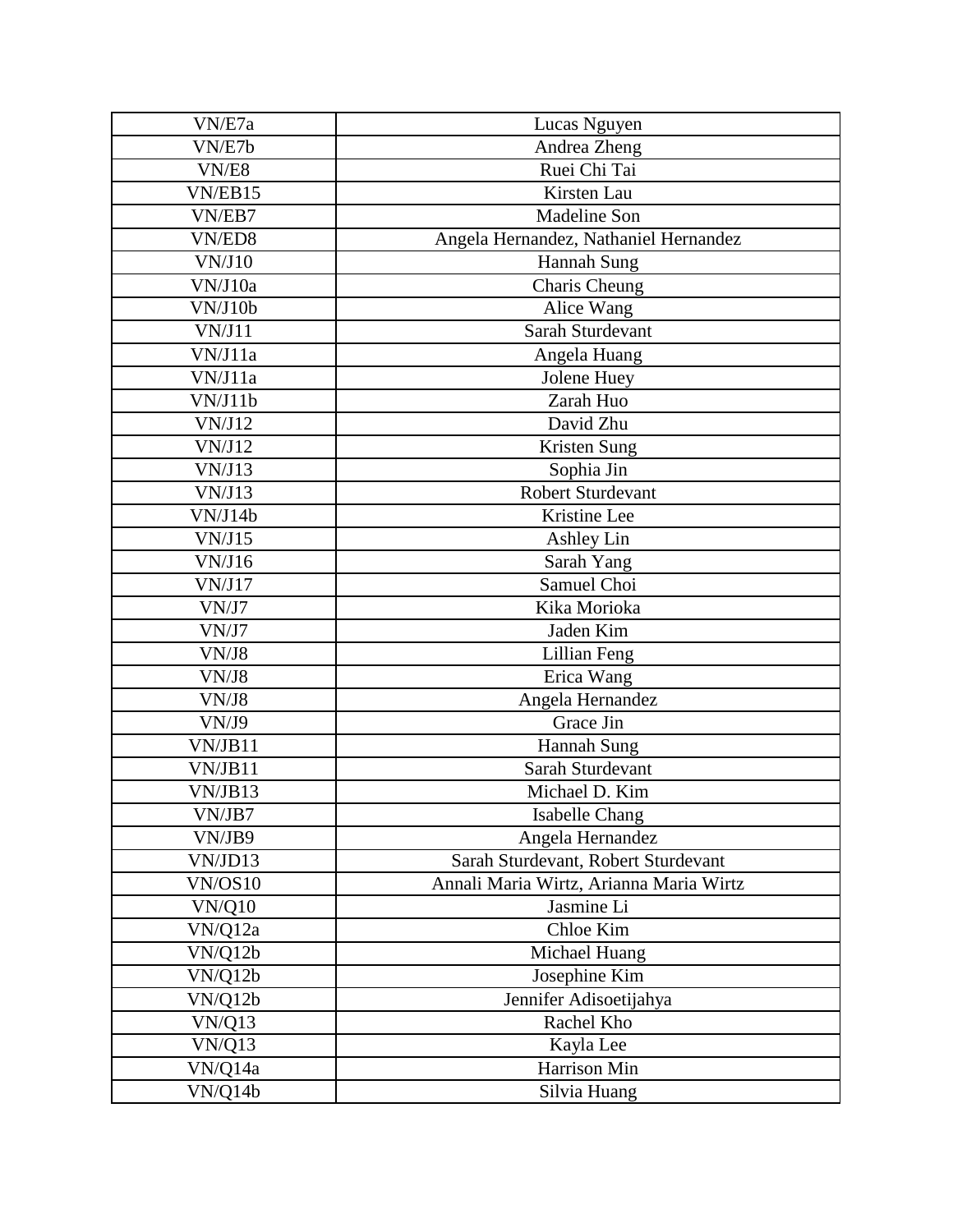| VN/Q14b       | <b>Emily Kim</b>                              |
|---------------|-----------------------------------------------|
| VN/Q15        | Jonathan Tang                                 |
| <b>VN/Q16</b> | Richard Van                                   |
| <b>VN/Q19</b> | Emma Yee                                      |
| VN/Q8         | William Du                                    |
| VN/Q9         | Derrick Seo                                   |
| VN/Q9         | Mana Tatsuki                                  |
| VN/QA16       | Ami C. Kim                                    |
| VN/QB11       | Claire Chen                                   |
| VN/QB13       | Kayla Lee                                     |
| VN/QD13       | Kayla Lee, Ami C. Kim                         |
|               | 2nd Place Winner                              |
| SD/Q13        | Nicole Q.N Nguyen, Dana Q.D Nguyen            |
| SQ/Q16        | Julie Yi, Sophia Lee, Jamie Chung, Claire Kim |
| VA/E15        | Robert Kim                                    |
| VA/J19        | Wonryung Kang                                 |
| VA/Q15        | Alyssa Eamranand                              |
| VC/E12        | Zechariah Cheng                               |
| VC/E15        | Ginnie Bang                                   |
| VC/J12        | Chaeyun Kim                                   |
| VC/J15        | Alexandria Kim                                |
| VC/J9         | <b>Roy Baek</b>                               |
| VC/JB15       | Ted Kim                                       |
| VC/Q15        | Daniel Yi                                     |
| VC/Q8         | Daniel Zhao                                   |
| VN/E10        | Caitlin Ong                                   |
| <b>VN/E16</b> | Min Ji Sang                                   |
| VN/E7         | Eric Markarian                                |
| VN/E7a        | Apple Guo                                     |
| VN/E7b        | Reina Lee                                     |
| VN/E9         | Renee Lee                                     |
| VN/EB13       | Hoyouu Jeon                                   |
| VN/EB7        | Eric Markarian                                |
| VN/J10a       | Owen Lin                                      |
| VN/J10b       | Ian Kim                                       |
| VN/J11        | Joshua Kim                                    |
| VN/J11a       | Ryenne Wen                                    |
| VN/J12        | Hoyouu Jeon                                   |
| VN/J12        | Michael D. Kim                                |
| VN/J13        | Lilian Wang                                   |
| VN/J13        | Sunny Jong                                    |
| VN/J13        | <b>Cassie Park</b>                            |
| VN/J14a       | Saemin Kim                                    |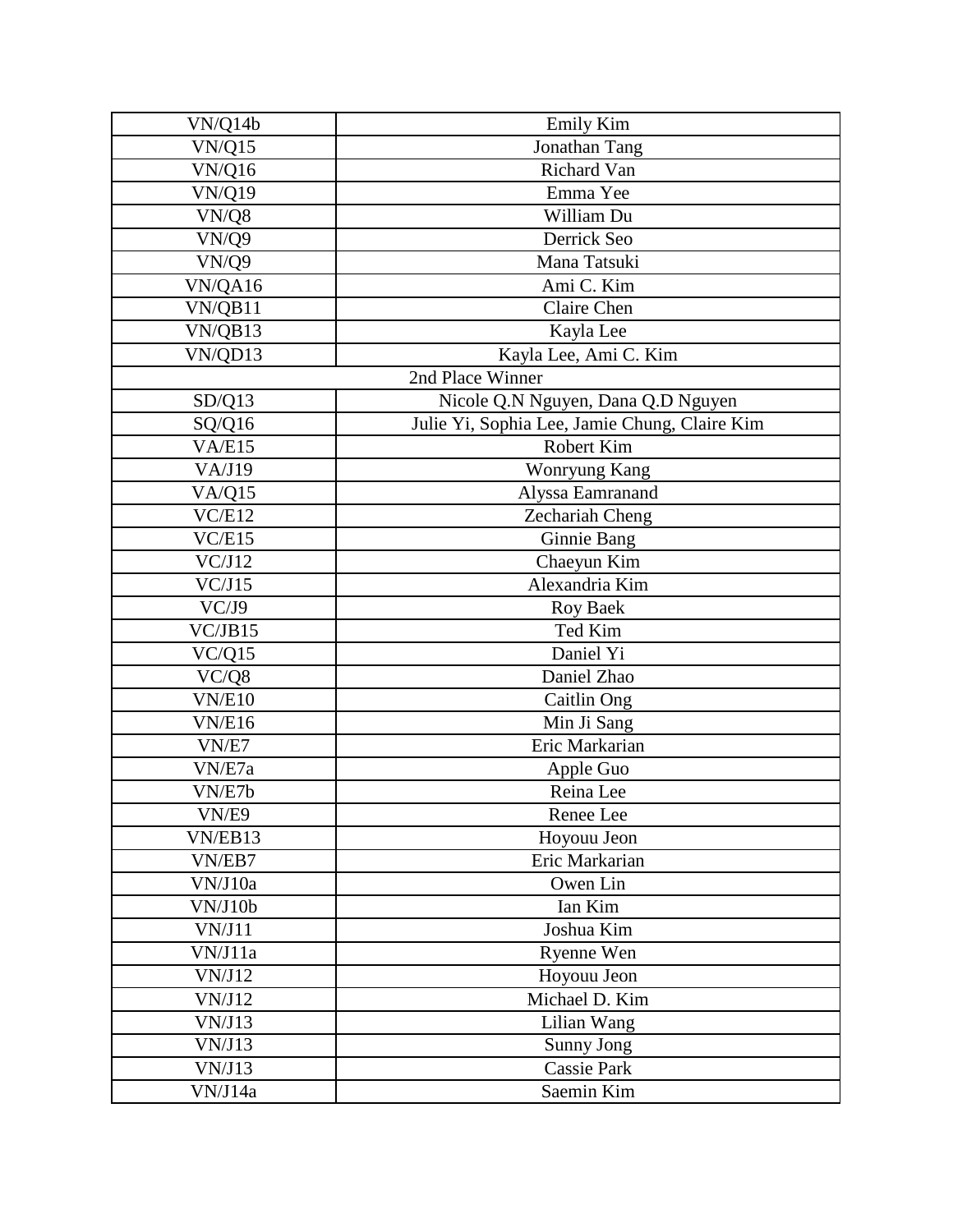| VN/J14a             | Haeri Kim                   |
|---------------------|-----------------------------|
| VN/J14b             | Hyewon Na                   |
| VN/J14b             | Joanne Shin                 |
| VN/J7               | Camellia Chen               |
| VN/J8               | Zoe Kim                     |
| VN/J8               | Nathaniel Hernandez         |
| VN/J9               | <b>Emily Dibene</b>         |
| VN/J9               | <b>Ginger Vieth</b>         |
| VN/JB11             | Joshua Kim                  |
| VN/JB13             | <b>Robert Sturdevant</b>    |
| VN/JB8              | Andre Chen                  |
| VN/JB9              | Nathaniel Hernandez         |
| VN/Q10              | Claire Chen                 |
| <b>VN/Q10</b>       | <b>Gerard Allen Paredes</b> |
| VN/Q11              | Elsa Brecko                 |
| VN/Q12a             | Charlotte Han               |
| VN/Q12a             | Audree Melekyan             |
| VN/Q13              | Alexis Korne                |
| VN/Q14              | Ami C. Kim                  |
| VN/Q14a             | Joseph Coulombe             |
| VN/Q14b             | Jessica Ahn                 |
| VN/Q15              | Luke Jia                    |
| <b>VN/Q16</b>       | Seungyeon Han               |
| <b>VN/Q16</b>       | <b>Bernadette Coulombe</b>  |
| VN/Q17              | <b>Edward Lau</b>           |
| VN/Q8               | Ryan Goh                    |
| VN/Q9               | <b>Claire Coulombe</b>      |
| VN/QA13             | Kayla Lee                   |
| VN/QB13             | Pinki Durongdej             |
| VN/QB15             | Ami C. Kim                  |
| VN/QB4              | Emma Yee                    |
|                     | 3rd Place Winner            |
| VC/E15              | Yoon Seong Cho              |
| VC/J12              | Jonathan Kim                |
| VC/J13              | Kevin Chen                  |
| VC/JB15             | Celine Chen                 |
| VC/Q12              | <b>Catherine Chen</b>       |
| VC/Q12              | Samuel Kim                  |
| $\overline{V}C/Q15$ | <b>Allison Park</b>         |
| <b>VN/E10</b>       | Jessica Son                 |
| VN/E7a              | <b>Chloe Filbeck</b>        |
| VN/E8               | Kaitlin Chou                |
| VN/E9               | Iris Ye                     |